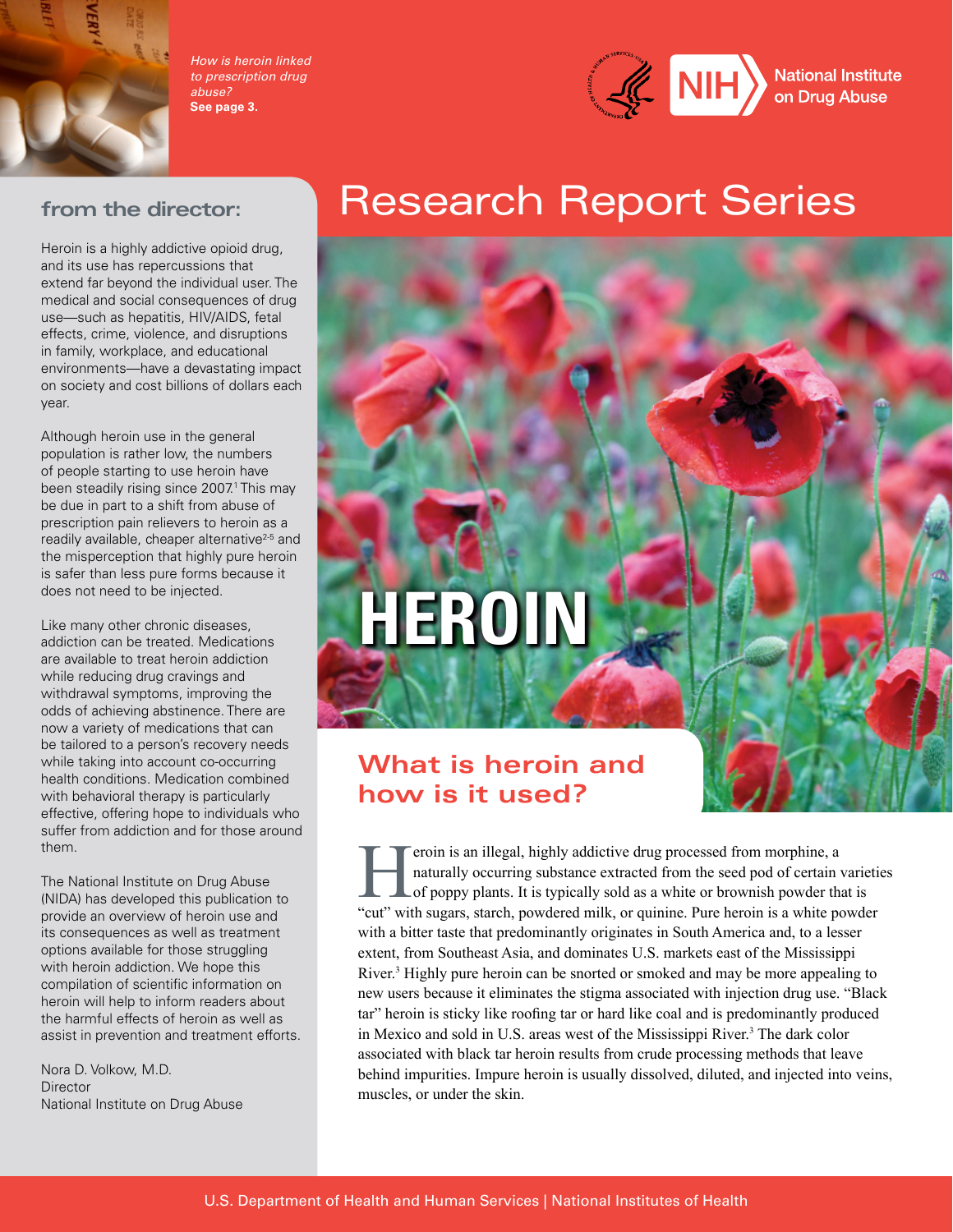## Research Report Series



## **What is the scope of heroin use in the United States?**

According to the National Survey on Drug Use and Health (NSDUH), in 2012 about 669,000 Americans reported using heroin in the past year, $\frac{1}{2}$  a number that has been on the rise since 2007. This trend appears to be driven largely by young adults aged 18–25 among whom there have been the greatest increases. The number of people using heroin for the first time is unacceptably high, with 156,000 people starting heroin use in 2012, nearly double the number of people in 2006 (90,000). In contrast, heroin use has been declining among teens aged 12–17. Past-year heroin use among the Nation's 8th-, 10th-, and 12th-graders is at its lowest levels in the history of the Monitoring the Future survey, at less than 1 percent of those surveyed in all 3 grades from 2005 to 2013.6

It is no surprise that with heroin use on the rise, more people are experiencing negative health effects that occur from repeated use. The number of people meeting Diagnostic and Statistical Manual of Mental Disorders, 4th edition (DSM-IV) criteria for dependence or abuse of heroin doubled from 214,000 in 2002 to 467,000 in 2012.<sup>1</sup> The recently released DSM-V no longer separates substance abuse from dependence, but instead provides criteria for opioid use disorders that range from mild to severe, depending on the number of symptoms a person has.7 Data on the scope and severity of opioid use disorders in the United States are not yet available for these new criteria.

The impact of heroin use is felt all across the United States, with heroin being identified as the most or one of the most important drug abuse issues affecting several local regions from coast to coast. The rising harm associated with heroin use at the community level was presented in a report produced by the NIDA Community Epidemiology Work Group (CEWG). The CEWG is comprised of researchers from major metropolitan areas in the United States and selected foreign countries and provides community-level surveillance of drug abuse and its consequences to identify emerging trends.<sup>3</sup>

Heroin use no longer predominates solely in urban areas. Several suburban and rural communities near Chicago and St. Louis report increasing amounts of heroin seized by officials as well as increasing numbers of overdose deaths due to heroin use. Heroin use is also on the rise in many urban areas among young adults aged 18-25.8 Individuals in this age group seeking treatment for heroin abuse increased from 11 percent of total admissions in 2008 to 26 percent in the first half of 2012.

## **What effects does heroin have on the body?**

Heroin binds to and activates specific receptors in the brain called mu-opioid receptors (MORs). Our bodies contain naturally occurring chemicals called neurotransmitters that bind to these receptors throughout the brain and body to regulate pain, hormone release, and feelings of well-being.<sup>9</sup> When MORs are activated in the reward center of the brain, they stimulate the release of the neurotransmitter dopamine, causing a sensation of pleasure.<sup>10</sup> The consequences of activating opioid receptors with externally administered opioids such as heroin (versus naturally occurring chemicals within our bodies) depend on a variety of factors: how much is used, where in the brain or body it binds, how strongly it binds and for how long, how quickly it gets there, and what happens afterward.

> *The greatest increase in heroin use is seen in young adults aged 18-25.*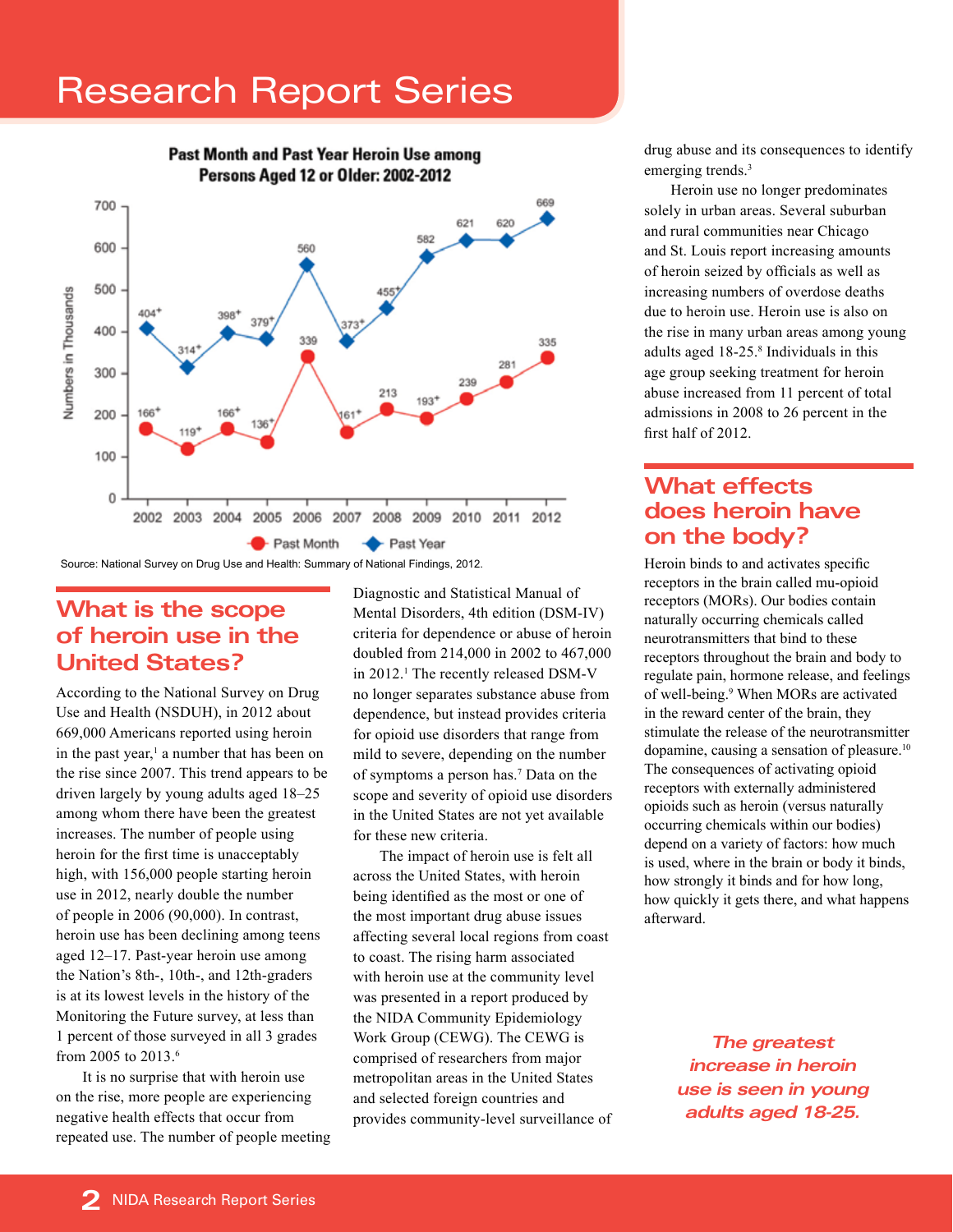

## **Opioids Act on Many Places in the Brain and Nervous System**

- Opioids can depress breathing by changing neurochemical activity in the brain stem, where automatic body functions such as breathing and heart rate are controlled.
- Opioids can increase feelings of pleasure by altering activity in the limbic system, which controls emotions.
- Opioids can block pain messages transmitted through the spinal cord from the body.

### **What are the immediate (shortterm) effects of heroin use?**

Once heroin enters the brain, it is converted to morphine and binds rapidly to opioid receptors.11 Abusers typically report feeling a surge of pleasurable sensation—a "rush." The intensity of the rush is a function of how much drug is taken and how rapidly the drug enters the brain and binds to the opioid receptors. With heroin, the rush is usually accompanied by a warm flushing of the skin, dry mouth, and a heavy feeling in the extremities, which may be accompanied by nausea, vomiting, and severe itching. After the initial effects, users usually will be drowsy for several hours; mental function is clouded; heart function slows; and breathing is also severely slowed, sometimes enough to be life-threatening. Slowed breathing can also lead to coma and permanent brain damage.12

#### **What are the long-term effects of heroin use?**

Repeated heroin use changes the physical structure<sup>13</sup> and physiology of the brain, creating long-term imbalances in neuronal and hormonal systems that are not easily reversed.14,15 Studies have shown some deterioration of the brain's white matter due to heroin use, which may affect decision-making abilities, the ability to regulate behavior, and responses to stressful situations.16-18 Heroin also produces profound degrees of tolerance and physical dependence. Tolerance occurs when more and more of the drug is required to achieve the same effects. With physical dependence, the body adapts to the presence of the drug and withdrawal symptoms occur if use is reduced abruptly. Withdrawal may occur within a few hours after the last time the drug is taken. Symptoms of withdrawal include restlessness, muscle and bone pain, insomnia, diarrhea, vomiting, cold flashes with goose bumps ("cold turkey"), and leg movements. Major withdrawal symptoms peak between 24–48 hours after the last dose of heroin and subside after about a week. However, some people have shown persistent withdrawal signs for many months. Finally, repeated heroin use often results in addiction—a chronic relapsing disease that goes beyond physical dependence and is characterized by uncontrollable drug-seeking no matter the consequences.19 Heroin is extremely addictive no matter how it is administered, although routes of administration that allow it to reach the brain the fastest (i.e., injection and smoking) increase the risk of addiction. Once a person becomes addicted to heroin, seeking and using the drug becomes their primary purpose in life.

#### **How is heroin linked to prescription drug abuse?**

Harmful health consequences resulting from the abuse of opioid medications that are prescribed for the treatment of pain, such as Oxycontin®, Vicodin®, and Demerol®, have dramatically increased in recent years. For example, unintentional poisoning deaths from prescription opioids quadrupled from 1999 to 2010 and now outnumber those from heroin and cocaine combined.<sup>20</sup> People often assume prescription pain relievers are safer than illicit drugs because they are medically

prescribed; however, when these drugs are taken for reasons or in ways or amounts not intended by a doctor, or taken by someone other than the person for whom they are prescribed, they can result in severe adverse health effects including addiction, overdose, and death, especially when combined with other drugs or alcohol. Research now suggests that abuse of these medications may actually open the door to heroin use. Nearly half



of young people who inject heroin surveyed in three recent studies reported abusing prescription opioids before starting to use heroin. Some individuals reported switching to heroin because it is cheaper and easier to obtain than prescription opioids.2-4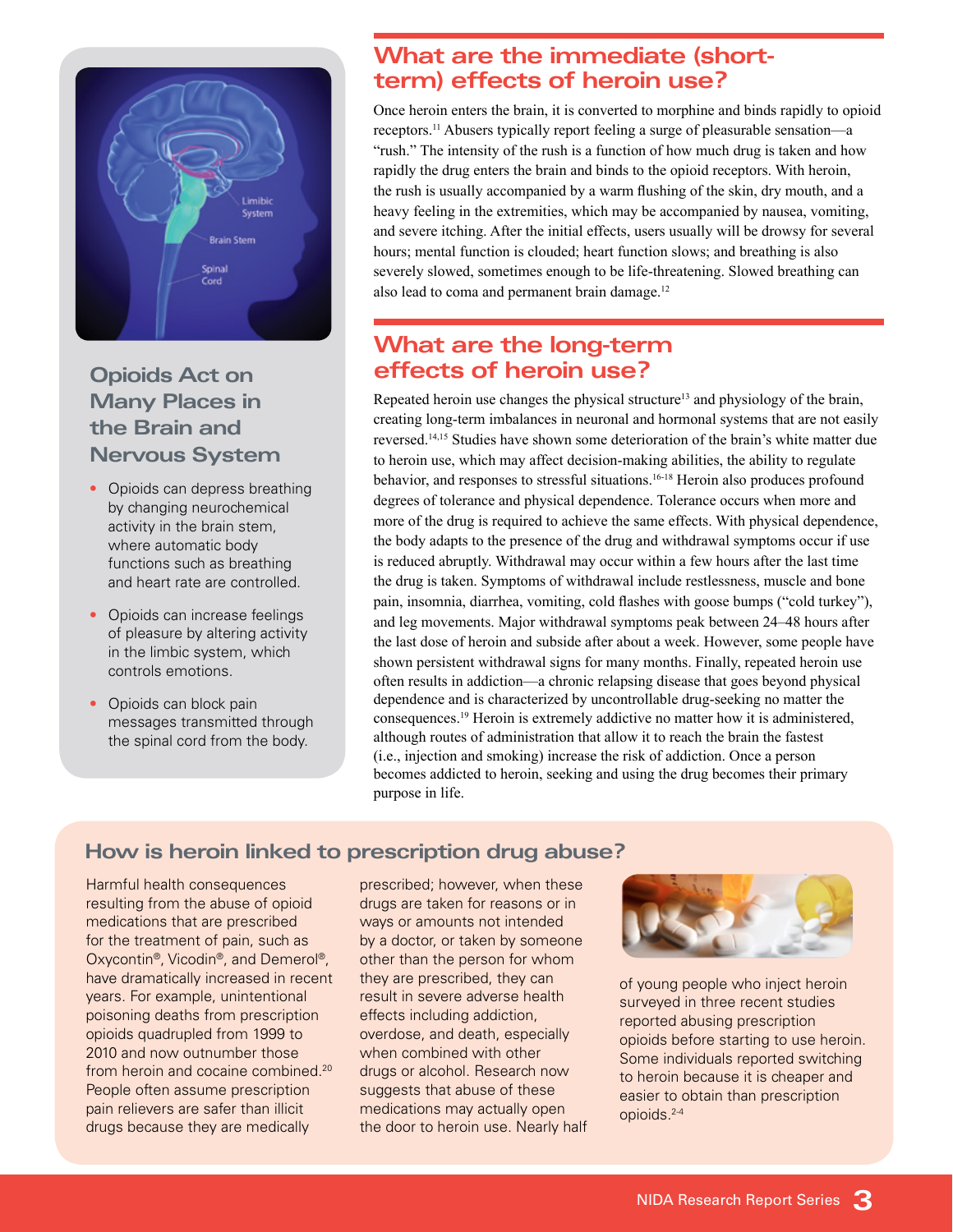#### **What are the medical complications of chronic heroin use?**

No matter how they ingest the drug, chronic heroin users experience a variety of medical complications including insomnia and constipation. Lung complications (including various types of pneumonia and tuberculosis) may result from the poor health of the user as well as from heroin's effect of depressing respiration. Many experience mental disorders such as depression and antisocial personality disorder. Men often experience sexual dysfunction and women's menstrual cycles often become irregular. There are also specific consequences associated with different routes of administration. For example, people who repeatedly snort heroin can damage the mucosal tissues in their noses as well as perforate the nasal septum (the tissue that separates the nasal passages).

Medical consequences of chronic injection use include scarred and/or collapsed veins, bacterial infections of the blood vessels and heart valves, abscesses (boils), and other soft-tissue infections. Many of the additives in street heroin may include substances that do not readily dissolve and result in clogging the blood vessels that lead to the lungs, liver, kidneys, or brain. This can cause infection or even death of small patches of cells in vital organs. Immune reactions to these or other contaminants can cause arthritis or other rheumatologic problems.

Sharing of injection equipment or fluids can lead to some of the most severe consequences of heroin abuse—infections with hepatitis B and C, HIV, and a host of other blood-borne viruses, which drug abusers can then pass on to their sexual partners and children.

#### **Short- and Long-Term Effects of Heroin Use**

**Short-Term Effects Long-Term Effects**

- "Rush"
- Depressed respiration
- Clouded mental functioning
- Nausea and vomiting
- Suppression of pain
- Spontaneous abortion

- Addiction
- Infectious disease (e.g., HIV, hepatitis B and C)
- Collapsed veins
- Bacterial infections
- Abscesses
- Infection of heart lining and valves
- Arthritis and other rheumatologic problems
- Liver and kidney disease

#### **Why does heroin use create special risk for contracting HIV/AIDS and hepatitis B and C?**



Heroin use increases the risk of being exposed to HIV, viral hepatitis, and other infectious agents through contact with infected blood or body fluids (e.g., semen, saliva) that results from the sharing of syringes and injection paraphernalia that have been used by infected individuals or through unprotected sexual contact with an infected person. Snorting or smoking does not eliminate the risk of infectious disease like hepatitis and HIV/AIDS because people under the influence of drugs still engage in risky sexual and other behaviors that can expose them to these diseases.

Injection drug users (IDUs) are the highest-risk group for acquiring hepatitis C (HCV) infection and continue to drive the escalating HCV epidemic: Each IDU infected with HCV is likely to infect 20 other people.21 Of the 17,000 new HCV infections occurring in the United States in 2010, over half (53 percent) were among IDUs.22 Hepatitis B (HBV) infection in IDUs was reported to be as high as 20 percent in the United States in 2010,23 which is particularly disheartening since an effective vaccine that protects against

HBV infection is available. There is currently no vaccine available to protect against HCV infection.

Drug use, viral hepatitis and other infectious diseases, mental illnesses, social dysfunctions, and stigma are often co-occuring conditions that affect one another, creating more complex health challenges that require comprehensive treatment plans tailored to meet all of a patient's needs. For example, NIDAfunded research has found that drug abuse treatment along with HIV prevention and community-based outreach programs can help people who use drugs change the behaviors that put them at risk for contracting HIV and other infectious diseases. They can reduce drug use and drug-related risk behaviors such as needle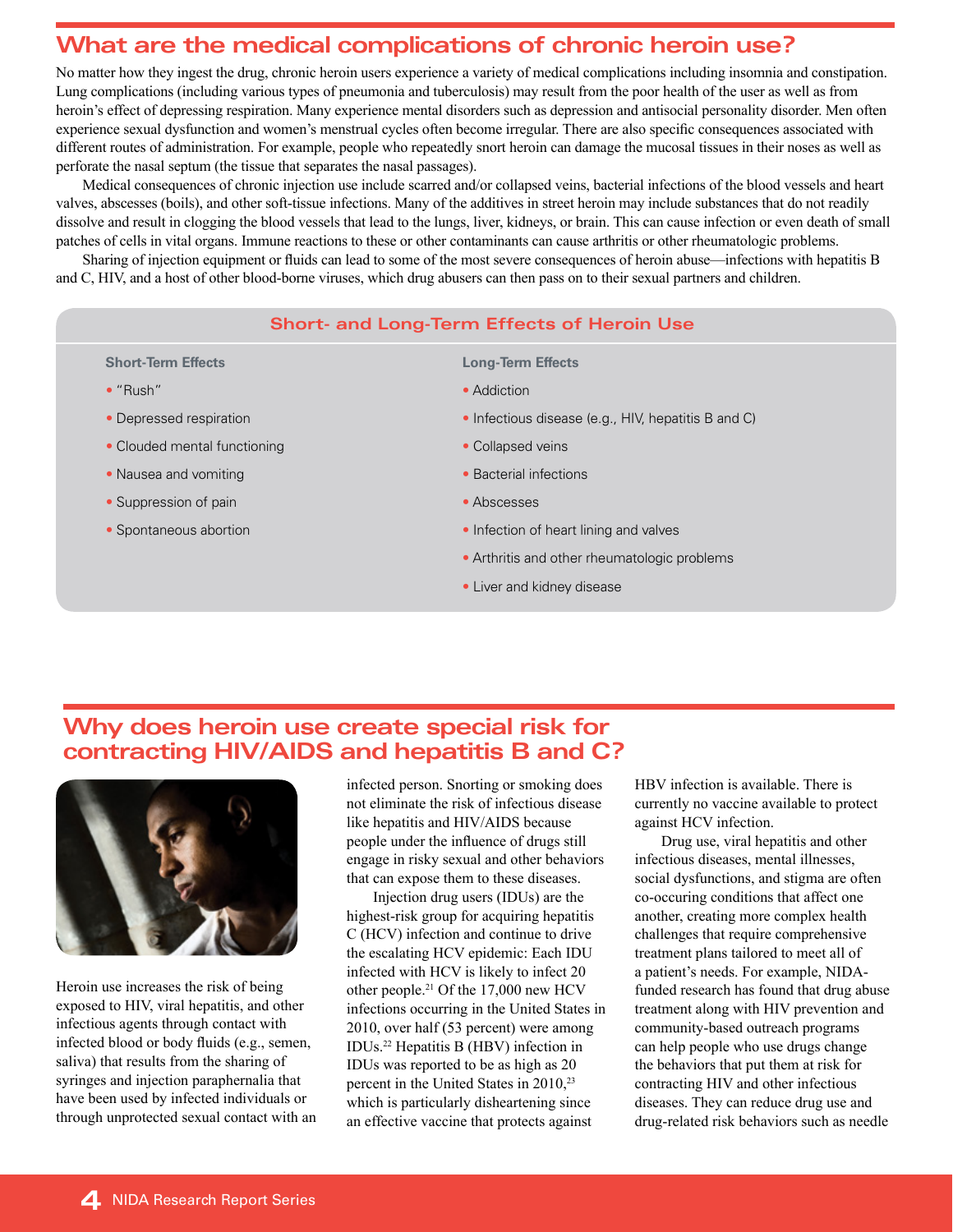

A NIDA-funded clinical trial found buprenorphine to be a safe and effective alternative to methadone for treating opioid dependence during pregnancy. Buprenorphine was also found to be effective in reducing neonatal abstinence syndrome in newborns born to opioid-dependent mothers.

sharing and unsafe sexual practices and, in turn, reduce the risk of exposure to HIV/AIDS and other infectious diseases. Only through coordinated utilization of effective antiviral therapies coupled with treatment for drug abuse and mental illness can the health of those suffering from these conditions be restored.

#### **How does heroin use affect pregnant women?**

Heroin use during pregnancy can result in neonatal abstinence syndrome (NAS). NAS occurs when heroin passes through the placenta to the fetus during pregnancy, causing the baby to become dependent along with the mother. Symptoms include excessive crying, fever, irritability, seizures, slow weight gain, tremors, diarrhea, vomiting, and possibly death. NAS requires hospitalization and treatment with medication (often morphine) to relieve symptoms; the medication is gradually tapered off until the baby adjusts to being opioid-free. Methadone maintenance combined with prenatal care and a comprehensive drug treatment program can improve many of the outcomes associated with untreated heroin use for both the infant and mother, although infants exposed to methadone during



pregnancy typically require treatment for NAS as well.

A recent NIDA-supported clinical trial demonstrated that buprenorphine treatment of opioid-dependent mothers is safe for both the unborn child and the mother. Once born, these infants require less morphine and shorter hospital stays as compared to infants born of mothers on methadone maintenance treatment.<sup>24</sup> Research also indicates that buprenorphine combined with naloxone (compared to a morphine taper) is equally safe for treating babies born with NAS, further reducing side effects experienced by infants born to opioid-dependent mothers.25,26

#### **What can be done for a heroin overdose?**

Overdose is a dangerous and deadly consequence of heroin use. A large dose of heroin depresses heart rate and breathing to such an extent that a user cannot survive without medical help. Naloxone (e.g., Narcan®) is an opioid receptor antagonist medication that can eliminate all signs of opioid intoxication to reverse an opioid overdose. It works by rapidly binding to opioid receptors, preventing heroin from activating them.27 Because of the huge increase in overdose deaths from prescription opioid abuse, there has been greater demand for opioid overdose prevention services. Naloxone that can be used by nonmedical personnel has been shown to be cost-effective and save lives.28 In April 2014, the U.S. Food and Drug Administration (FDA) approved a naloxone hand-held auto-injector called Evzio, which rapidly delivers a single dose of naloxone into the muscle or under the skin, buying time until medical assistance can arrive. Since Evzio can be used by family members or caregivers, it greatly expands access to naloxone.<sup>29</sup> NIDA and the FDA are working with drug manufacturers to support the development of nasal spray formulations of this live-saving medication.

In addition, the Substance Abuse and Mental Health Services Administration (SAMHSA) released an Opioid Overdose Prevention Toolkit in August 2013 that provides helpful information necessary to develop policies and practices to prevent opioidrelated overdoses and deaths. The kit provides material tailored for first responders, treatment providers, and individuals recovering from an opioid overdose.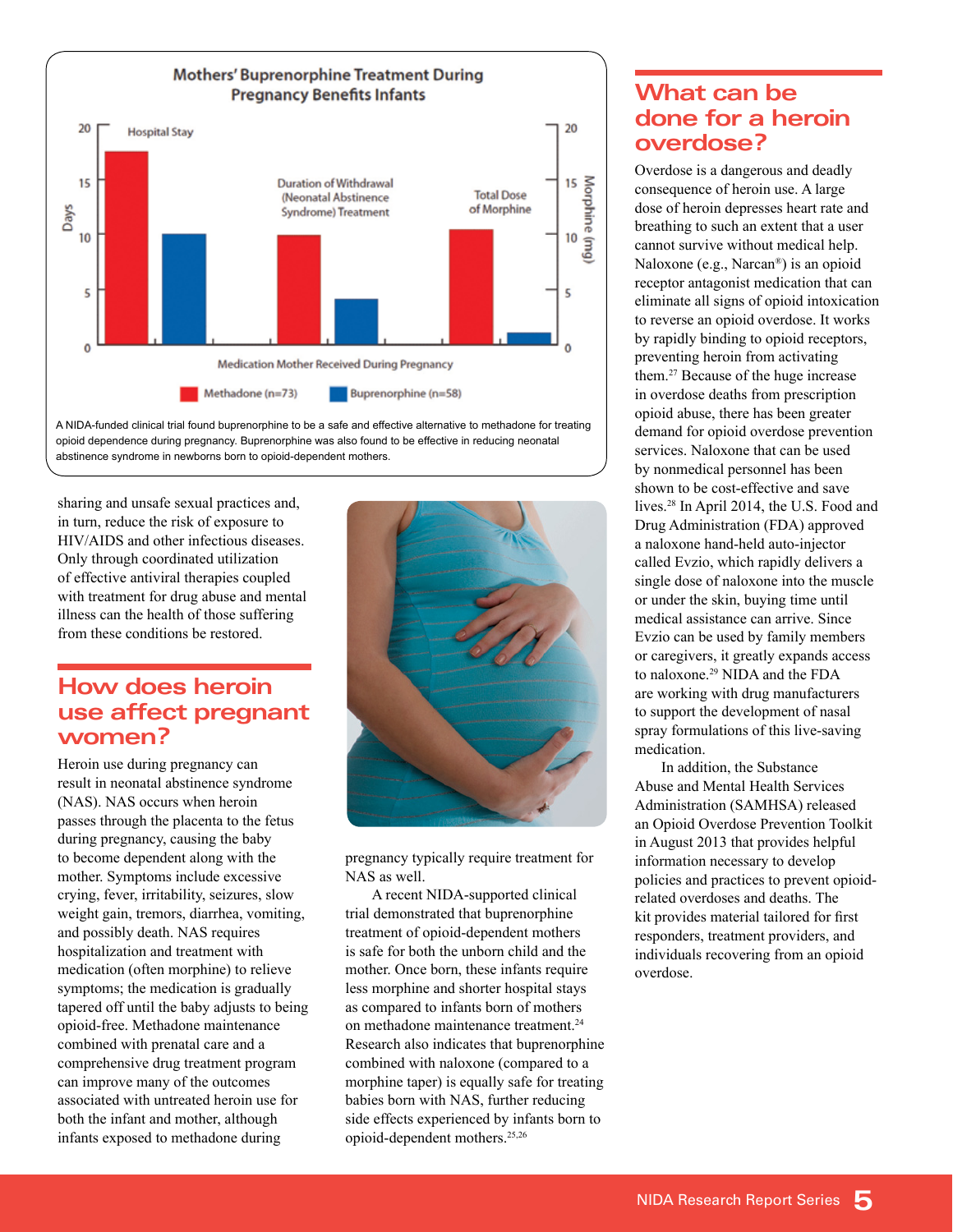#### **What are the treatments for heroin addiction?**

A variety of effective treatments are available for heroin addiction, including both behavioral and pharmacological (medications). Both approaches help to restore a degree of normalcy to brain function and behavior, resulting in increased employment rates and lower risk of HIV and other diseases and criminal behavior. Although behavioral and pharmacologic treatments can be extremely useful when utilized alone, research shows that for some people, integrating both types of treatments is the most effective approach.

#### *Pharmacological Treatment (Medications)*

Scientific research has established that pharmacological treatment of opioid addiction increases retention in treatment programs and decreases drug use, infectious disease transmission, and criminal activity.

When people addicted to opioids first quit, they undergo withdrawal symptoms (pain, diarrhea, nausea, and vomiting), which may be severe. Medications can be helpful in this detoxification stage to ease craving and other physical symptoms, which often prompt a person to relapse. While not a treatment for addiction itself, detoxification is a useful first step when it is followed by some form of evidence-based treatment.

Medications developed to treat opioid addiction work through the same opioid receptors as the addictive drug, but are safer and less likely to produce the harmful behaviors that characterize addiction. Three types of medications include: (1) agonists, which activate opioid receptors; (2) partial agonists,

which also activate opioid receptors but produce a smaller response; and (3) antagonists, which block the receptor and interfere with the rewarding effects of opioids. A particular medication is used based on a patient's specific medical needs and other factors. Effective medications include:

- Methadone (Dolophine® or Methadose®) is a slow-acting opioid agonist. Methadone is taken orally so that it reaches the brain slowly, dampening the "high" that occurs with other routes of administration while preventing withdrawal symptoms. Methadone has been used since the 1960s to treat heroin addiction and is still an excellent treatment option, particularly for patients who do not respond well to other medications. Methadone is only available through approved outpatient treatment programs, where it is dispensed to patients on a daily basis.
- Buprenorphine (Subutex®) is a partial opioid agonist. Buprenorphine relieves drug cravings without producing the "high" or dangerous side effects of other opioids. Suboxone® is a novel formulation of buprenorphine that is taken orally or sublingually and contains naloxone (an opioid antagonist) to prevent attempts to get high by injecting the medication. If an addicted patient were to inject Suboxone, the naloxone would induce withdrawal symptoms, which are averted when taken orally as prescribed. FDA approved buprenorphine in 2002, making it the first medication eligible to be prescribed by certified physicians through the Drug

Addiction Treatment Act. This approval eliminates the need to visit specialized treatment clinics, thereby expanding access to treatment for many who need it. In February 2013, FDA approved two generic forms of Suboxone, making this treatment option more affordable.

• Naltrexone (Depade® or Revia®) is an opioid antagonist. Naltrexone blocks the action of opioids, is not addictive or sedating, and does not result in physical dependence; however, patients often have trouble complying with the treatment, and this has limited its effectiveness. An injectable long-acting formulation of naltrexone (Vivitrol®) recently received FDA approval for treating opioid addiction. Administered once a month, Vivitrol® may improve compliance by eliminating the need for daily dosing.

#### *Behavioral Therapies*

The many effective behavioral treatments available for heroin addiction can be delivered in outpatient and residential settings. Approaches such as contingency management and cognitive-behavioral therapy have been shown to effectively treat heroin addiction, especially when applied in concert with medications. Contingency management uses a voucher-based system in which patients earn "points" based on negative drug tests, which they can exchange for items that encourage healthy living. Cognitivebehavioral therapy is designed to help modify the patient's expectations and behaviors related to drug use and to increase skills in coping with various life stressors. An important task is to match the best treatment approach to meet the particular needs of the patient.

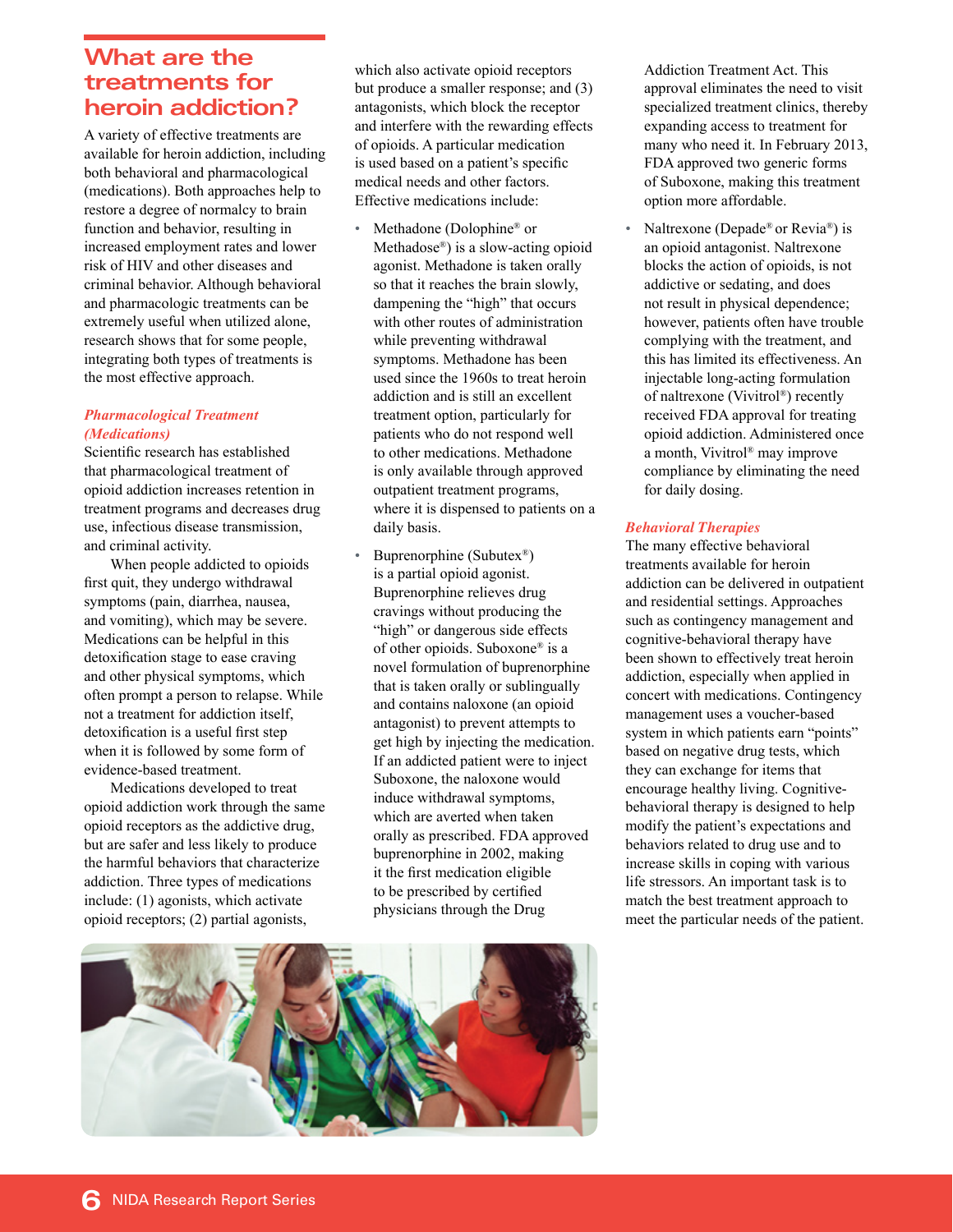## **Glossary**

**Addiction:** A chronic, relapsing disease, characterized by compulsive drug seeking and use accompanied by neurochemical and molecular changes in the brain.

**Agonist:** A chemical compound that mimics the action of a natural neurotransmitter and binds to the same receptor on nerve cells to produce a biological response.

**Antagonist:** A drug that binds to the same nerve cell receptor as the natural neurotransmitter but does not activate the receptor, instead blocking the effects of another drug.

**Buprenorphine:** A partial opioid agonist for the treatment of opioid addiction that relieves drug cravings without producing the "high" or dangerous side effects of other opioids.

**Craving:** A powerful, often uncontrollable desire for drugs.

**Detoxification:** A process of allowing the body to rid itself of a drug while managing the symptoms of withdrawal; often the first step in a drug treatment program.

**Methadone:** A long-acting opioid agonist medication shown to be effective in treating heroin addiction.

**Naloxone:** An opioid receptor antagonist that rapidly binds to opioid receptors, blocking heroin from activating them. An appropriate dose of naloxone acts in less than 2 minutes and completely eliminates all signs of opioid intoxication to reverse an opioid overdose.

**Naltrexone:** An opioid antagonist medication that can only be used after a patient has completed detoxification. Naltrexone is not addictive or sedating and does not result in physical dependence; however, poor patient compliance has limited its effectiveness. A new, long-acting form of naltrexone called Vivitrol® is now available that is injected once per month, eliminating the need for daily dosing, improving patient compliance.

**Neonatal abstinence syndrome (NAS):** NAS occurs when heroin from the mother passes through the placenta into the baby's bloodstream during pregnancy, allowing the baby to become addicted along with the mother. NAS requires hospitalization and treatment with medication (often a morphine taper) to relieve symptoms until the baby adjusts to becoming opioid-free.

**Opioid:** A natural or synthetic psychoactive chemical that binds to opioid receptors in the brain and body. Natural opioids include morphine and heroin (derived from the opium poppy) as well as opioids produced by the human body (e.g., endorphins); semi-synthetic or synthetic opioids include analgesics such as oxycodone, hydrocodone, and fentanyl.

**Opioid use disorder:** A problematic pattern of opioid drug use, leading to clinically significant impairment or distress that includes cognitive, behavioral, and physiological symptoms as defined by the new Diagnostic and Statistical Manual of Mental Disorders, 5th edition (DSM-V) criteria. Diagnosis of an opioid use disorder can be mild, moderate, or severe depending on the number of symptoms a person experiences. Tolerance or withdrawal symptoms that occur during medically supervised treatment are specifically excluded from an opioid use disorder diagnosis.

**Partial agonist:** A substance that binds to and activates the same nerve cell receptor as a natural neurotransmitter but produces a diminished biological response.

**Physical dependence:** An adaptive physiological state that occurs with regular drug use and results in a withdrawal syndrome when drug use is stopped; usually occurs with tolerance.

**Rush:** A surge of euphoric pleasure that rapidly follows administration of a drug.

**Tolerance:** A condition in which higher doses of a drug are required to produce the same effect as during initial use; often leads to physical dependence.

**Withdrawal:** A variety of symptoms that occur after use of an addictive drug is reduced or stopped.